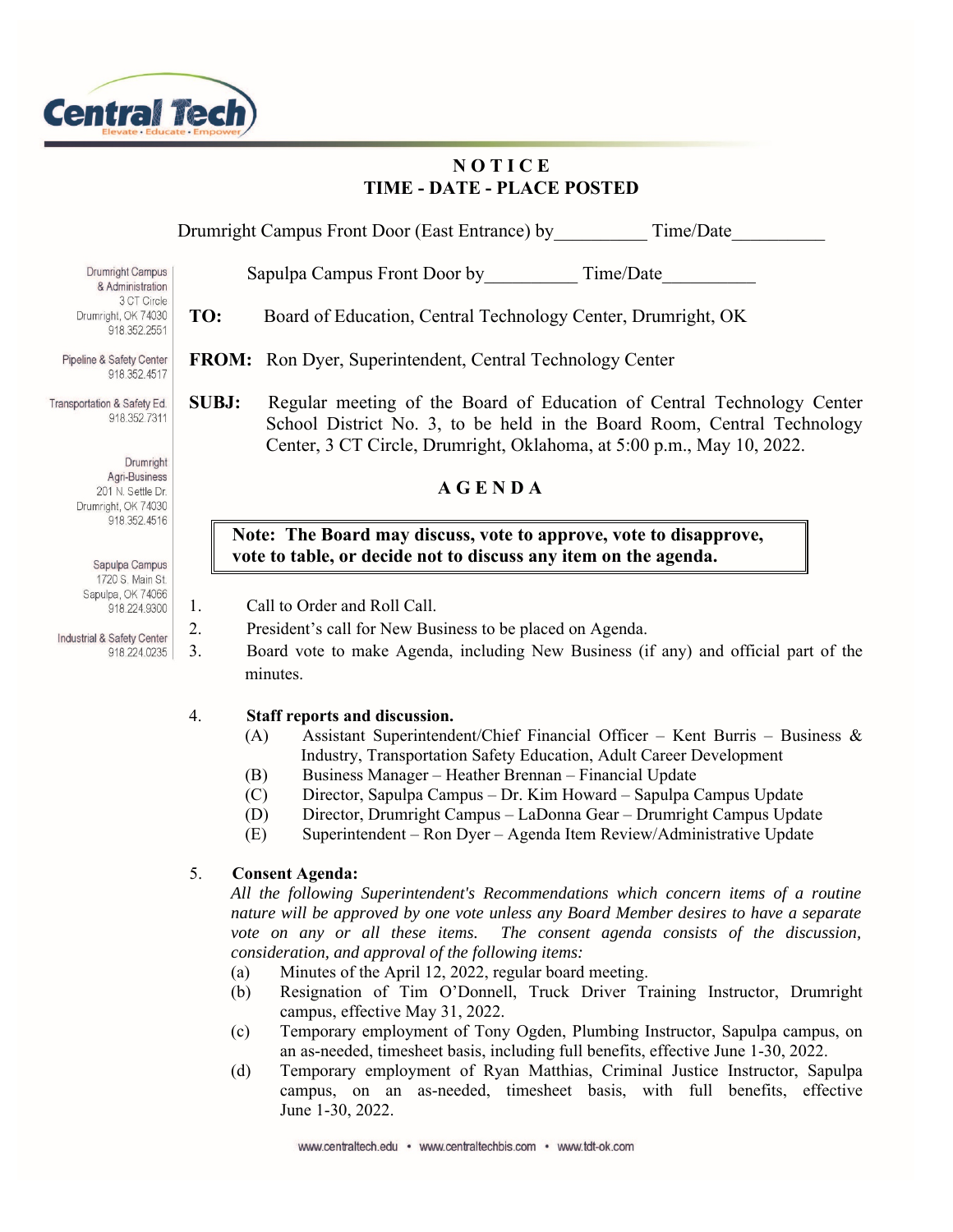- (e) Temporary employment of Sandy Nunley, American Sign Language Interpreter, on an as-needed, timesheet basis effective April 13-June 30, 2022.
- (f) Temporary employment of Conner Elliott, Bus Detailer, Drumright campus, on an as-needed, timesheet basis, effective June 1 through August 5, 2022.
- (g) Temporary employment of Thomas Whitsett, Bus Detailer, Drumright campus, on an as-needed, timesheet basis, effective June 1 through August 5, 2022.
- (h) Temporary employment of Cathy Shipman, Kim Rusco, and Piper Begley, Clerical Support, Drumright campus, on an as-needed, timesheet basis, effective June 1 through July 31, 2022.
- (i) Extra-duty contract for Earl Elliott, Summer Mechanic, Drumright campus, on an as-needed timesheet basis, effective June 1 through July 29, 2022.
- (j) Extra-duty contract and related expenses for Athena Frank, Business Information Technology (BIT) Instructor and Business Professionals of America (BPA) Advisor, Drumright campus, to supervise Central Tech's state officer on March 6 at the BPA State Leadership Conference in Tulsa, Oklahoma, March 6-9, 2022.
- (k) Extra-duty contracts for BPA Advisor Athena Frank and Nick Gaunt, Network Security and Administration (NSA) Instructor, Drumright campus, for supervision of students at the BPA National Leadership Conference in Dallas, Texas, May 3-8, 2022.
- (l) Extra-duty contract up to five (5) days, and related expenses, for Monica Frick, Cosmetology Instructor, Drumright campus, to supervise students participating in the Oklahoma SkillsUSA Summer Leadership Institute in Enid, Oklahoma, June 6-10, 2022.
- (m) Extra-duty contract up to five (5) days for Monica Frick, Cosmetology Instructor, for instructional activities on an as-needed, timesheet basis, in June 2022.
- (n) Extra-duty contracts up to one (1) day each for Athena Frank, BIT Instructor and Sarah Brien, Health Careers Instructor, Drumright campus, to transport BPA state officers and Health Occupations Students of America (HOSA) state officers to the CareerTech University Summer Leadership Conference in Sequoyah, Oklahoma, June 1-3, 2022.
- (o) Extra-duty contracts up to seven (7) days each for Brandi Fisher, Advanced Health Careers Instructor; Sarah Brien, Health Careers Instructor; and Ryan Benton, Biomedical Sciences/Science Instructor, for supervision of students to participating in the HOSA International Leadership Conference, in Nashville, Tennessee, June 20-25, 2022.
- (p) Out-of-state travel and related expenses for Brandi Fisher, Advanced Health Careers Instructor; Sarah Brien, Health Careers Instructor; and Ryan Benton, Biomedical Sciences/Science Instructor, and up to four (4) students to participate in the HOSA International Leadership Conference, in Nashville, Tennessee, June 20-25, 2022.
- (q) Out-of-state travel and related expenses for Mitch Alcala, Interactive Multimedia Instructor; Steven Bradshaw, Powersports Instructor; Earl Elliott, Diesel Technology Instructor; Troy Elliott, Welding/Fabrication Technology Instructor; Monica Frick, Cosmetology Instructor; Keith Gregor, Graphic Design Instructor; Katy Lauerman, Skills Lab Instructor; and Jeff Little, Automotive Technology Instructor; and up to 15 students to participate in the SkillsUSA International Conference, in Atlanta, Georgia, June 20-25, 2022.
- (r) Extra-duty contracts up to six (6) days each for Mitch Alcala, Interactive Multimedia Instructor; Steven Bradshaw, Powersports Instructor; Earl Elliott, Diesel Technology Instructor; Troy Elliott, Welding Fabrication & Technology Instructor; Monica Frick, Cosmetology Instructor, Keith Gregor, Graphic Design Instructor; Katy Lauerman, Skills Lab Instructor; and Jeff Little, Automotive Technology Instructor; to supervise students participating in the SkillsUSA National Conference, in Atlanta, Georgia, June 20-25, 2022.
- (s) Out-of-state travel and related expenses for Jonathon Noles, Lineman Technology Instructor, Drumright campus, to visit Manhattan Area Technical College in Manhattan, Kansas, May 9-10, 2022.
- (t) Extra-duty contracts up to ten (10) days each for Angelia Earp, Science Instructor; Angela Brownfield, Business and Information Technology Instructor; Mark Smith, Heating, Ventilation and Air Conditioning Instructor; Carolyn Brown, Medical Assisting Instructor; and Jeff Vandever, Welding/Fabrication Technology Instructor, Sapulpa campus, for curriculum development during the month of June 2022.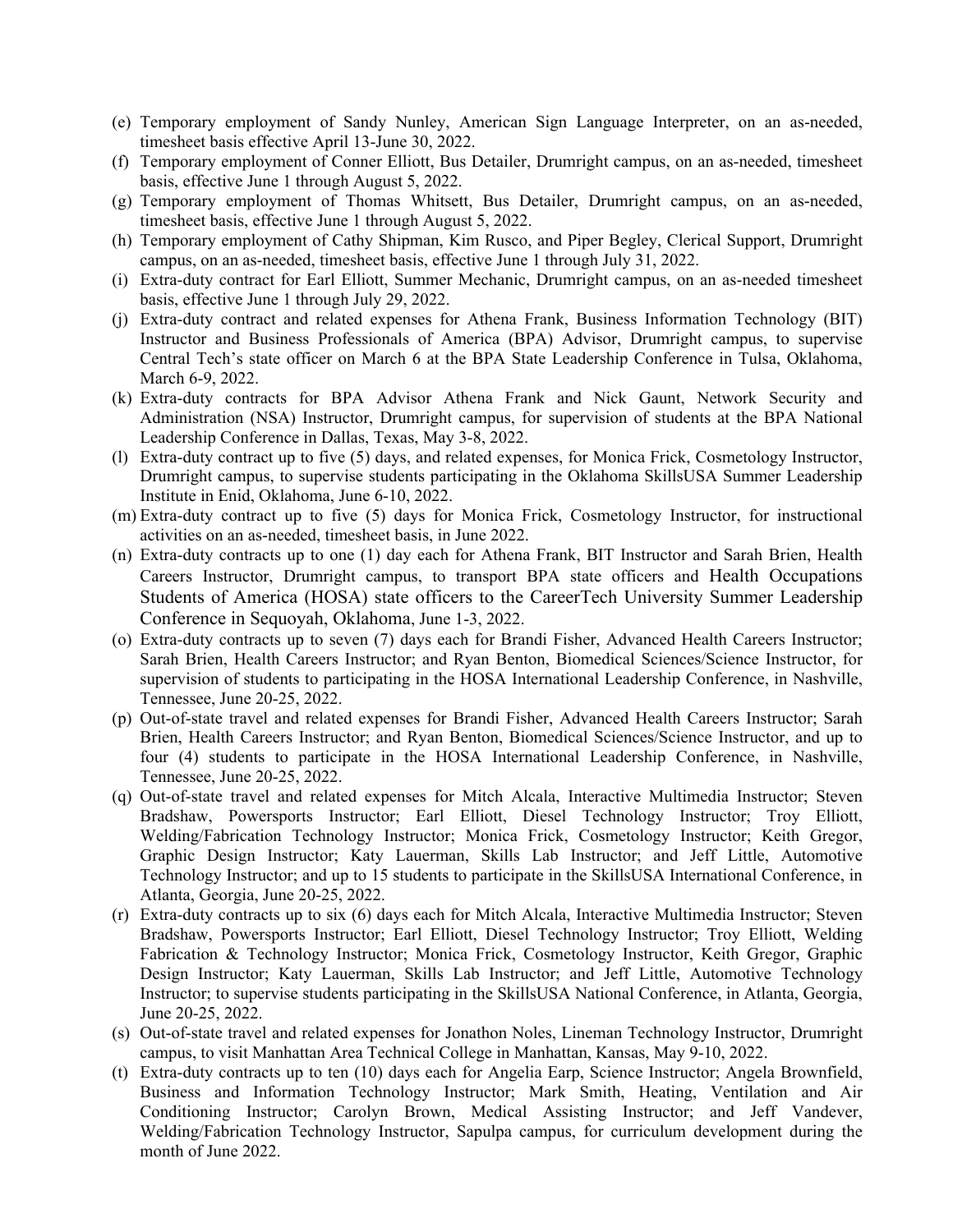- (u) Extra-duty contracts up to five (5) days each for Julie Bird, Health Careers Instructor, and Brian Babcock, Network Security and Administration Instructor, Sapulpa campus, for curriculum development during the month of June 2022.
- (v) Extra-duty contract up to two (2) days for Denise Metz, Biomedical Sciences Instructor, Drumright campus, for curriculum development and/or instructional activities during the months of June and July 2022.
- (w) Extra-duty contracts up to five (5) days each for Athena Frank, BIT Instructor; Monica Frick, Cosmetology Instructor; Keith Gregor, Graphic Design Instructor; Jeff Little, Automotive Technology Instructor; and Sarah Brien, Health Careers Instructor, Drumright campus, for development of curriculum and/or instructional activities during June and July 2022.
- (x) Extra-duty contracts up to 10 days each for Mitch Alcala, Interactive Multimedia Instructor; Kirby Applegate, Pre-Engineering Instructor; David Baugus, Construction Technology Instructor; Steven Bradshaw, Powersports Instructor; Earl Elliott, Diesel Technology Instructor; Sarah Endecott, Math Instructor; Brandi Fisher, Advanced Health Careers Instructor; Dustin Ford, NSA Instructor; Nick Gaunt, NSA Instructor; Phillip Gobble, Pipeline Technology Instructor; Reena Heilmann, Advanced Health Careers Instructor; Jeff Little, Automotive Technology Instructor; Jeremy Sheets, Facilities Maintenance Instructor; Tammy Silkwood, Medical Assisting Instructor and Kim Ward, Facilities Maintenance Instructor; Drumright campus, for curriculum development and/or instructional activities during June and July 2022.
- (y) Extra-duty contract up to 15 days for Kurtis Allen, Electrical Trades Instructor, Drumright campus, for curriculum development and building new electrical trainers in June 2022.
- (z) Extra-duty contract up to 20 days for Troy Elliott, Welding/Fabrication Technology Instructor, Drumright campus, to upgrade welding booths and for curriculum development in June 2022.
- (aa)Extra-duty contract up to 20 days for Zach Ihle, Automated Robotics Technology Instructor, Drumright campus, for curriculum development and industry training in June 2022.
- (bb) Extra-duty contract up to three (3) days for Kacee Poteet, Counselor, Drumright campus, for preparation of student records and assessment materials during the months of June and July.
- (cc)Extra-duty contract up to four (4) days for Paula Estrada, Medical Front Office Instructor, Sapulpa campus, to supervise student participating at HOSA International Leadership Conference in Nashville, Tennessee, June 22-25, 2022.
- (dd) Out-of-state travel and related expenses for Paula Estrada, Medical Front Office Instructor, Sapulpa campus, and one student to attend the International HOSA Leadership Conference in Nashville, Tennessee, June 22-25, 2022.
- (ee)Out-of-state travel and related expenses for Curtis Baker, Practical Nursing (PN) District Coordinator; Lori Todd, PN Instructor; Haley Morgan, PN Instructor; and Rachel Carroll, PN Instructor; Drumright campus, to attend Nurse Tim Nuts and Bolts for Next Gen NCLEX Conference in Minneapolis, Minnesota, August 11-13, 2022.
- (ff) Extra-duty contracts up to 10 days each for Ryan Benton, Science Instructor and Jennifer Hawkins, Pre-Engineering Instructor, to virtually participate in the required Project Lad the Way Core Training June 11-July 1, 2022.
- (gg) 2022-2023 Agreement with Oklahoma Department of Career and Technology Education (ODCTE) for WorkKeys Assessments and WorkKeys Curriculum, Drumright campus.
- (hh) 2022-2023 Agreement with ODCTE for WorkKeys Assessments and WorkKeys Curriculum, Sapulpa campus.
- (ii) 2022-2023 Annual agreement with ADPC for TRENDS software and services for the school year.
- (jj) Activity Fund, Receipt of Income and Treasurer's Report.
- (kk) Declare selected items surplus to the needs of the district and authorize administration to dispose of them in the most expedient and legal manner.

*(Board vote to approve or disapprove items contained in Consent Agenda.)*